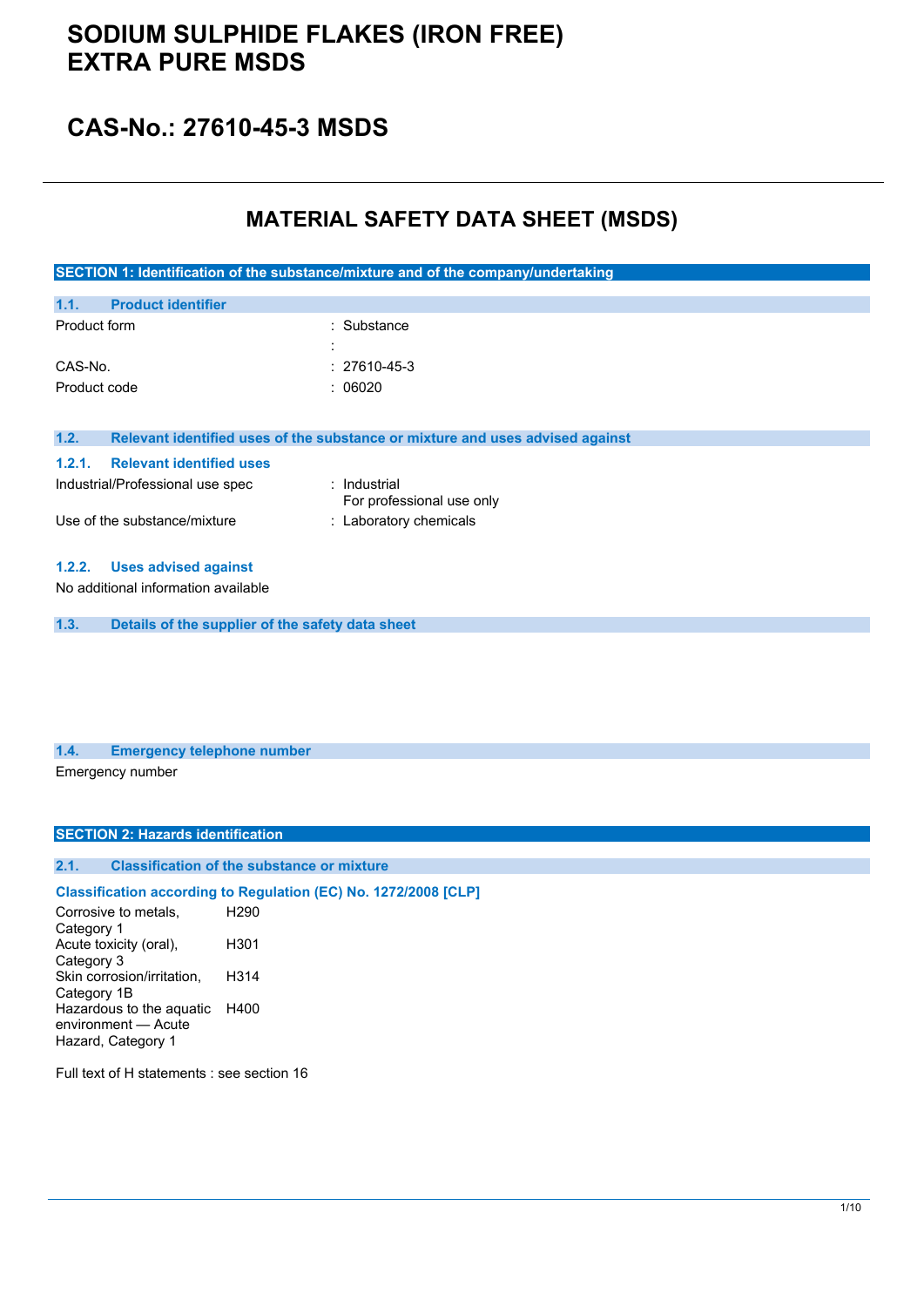Safety Data Sheet

**Classification according to Directive 67/548/EEC [DSD] or 1999/45/EC [DPD]**

Xn; R22 C; R34 N; R50 R31 Full text of R-phrases: see section 16

**Adverse physicochemical, human health and environmental effects** No additional information available

**2.2. Label elements** Labelling according to Regulation (EC) No. 1272/2008 [CLP] Hazard pictograms (CLP) : GHS05 GHS06 GHS09 Signal word (CLP) : Danger Hazard statements (CLP) : H290 - May be corrosive to metals. H301 - Toxic if swallowed. H314 - Causes severe skin burns and eye damage. H400 - Very toxic to aquatic life. Precautionary statements (CLP) : P273 - Avoid release to the environment. P280 - Wear protective gloves/protective clothing/eye protection/face protection. P301+P310 - IF SWALLOWED: Immediately call a POISON CENTER/doctor P305+P351+P338 - IF IN EYES: Rinse cautiously with water for several minutes. Remove contact lenses, if present and easy to do. Continue rinsing. P310 - Immediately call a POISON CENTER/doctor

| 2.3.                                                     | <b>Other hazards</b>                |  |  |
|----------------------------------------------------------|-------------------------------------|--|--|
|                                                          | No additional information available |  |  |
|                                                          |                                     |  |  |
|                                                          |                                     |  |  |
| <b>SECTION 3: Composition/information on ingredients</b> |                                     |  |  |
|                                                          |                                     |  |  |
|                                                          | <b>Substances</b>                   |  |  |

Name **Internal Contract Contract Contract Contract Contract Contract Contract Contract Contract Contract Contract Contract Contract Contract Contract Contract Contract Contract Contract Contract Contract Contract Contract** CAS-No. : 27610-45-3

Full text of R- and H-statements: see section 16

**3.2. Mixtures** Not applicable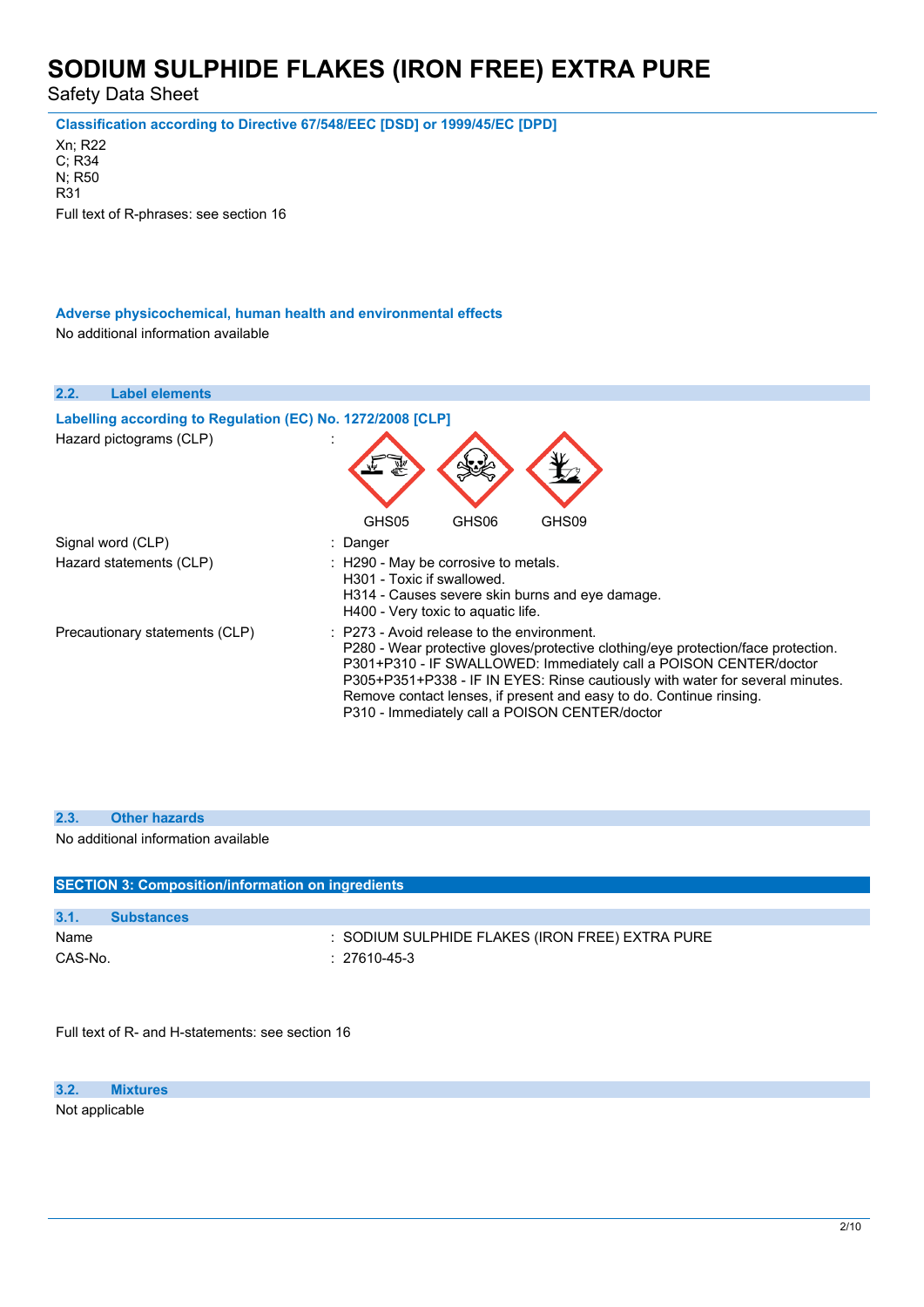Safety Data Sheet

**SECTION 4: First aid measures**

| 4.1.<br><b>Description of first aid measures</b>                            |                                                                                                                                                                    |
|-----------------------------------------------------------------------------|--------------------------------------------------------------------------------------------------------------------------------------------------------------------|
| First-aid measures after inhalation                                         | : Remove person to fresh air and keep comfortable for breathing. Immediately call a<br>POISON CENTER/doctor.                                                       |
| First-aid measures after skin contact                                       | : Take off immediately all contaminated clothing. Rinse skin with water/shower.<br>Immediately call a POISON CENTER/doctor.                                        |
| First-aid measures after eye contact                                        | : Rinse cautiously with water for several minutes. Remove contact lenses, if present<br>and easy to do. Continue rinsing. Immediately call a POISON CENTER/doctor. |
| First-aid measures after ingestion                                          | : Rinse mouth. Call a POISON CENTER/doctor if you feel unwell. Do NOT induce<br>vomiting. Immediately call a POISON CENTER/doctor.                                 |
| 4.2.<br>Most important symptoms and effects, both acute and delayed         |                                                                                                                                                                    |
| Symptoms/effects                                                            | : Causes severe skin burns and eye damage.                                                                                                                         |
| Symptoms/effects after ingestion                                            | : Toxic if swallowed.                                                                                                                                              |
| 4.3.                                                                        | Indication of any immediate medical attention and special treatment needed                                                                                         |
| Treat symptomatically.                                                      |                                                                                                                                                                    |
| <b>SECTION 5: Firefighting measures</b>                                     |                                                                                                                                                                    |
| 5.1.<br><b>Extinguishing media</b>                                          |                                                                                                                                                                    |
| Suitable extinguishing media                                                | : dry chemical powder, alcohol-resistant foam, carbon dioxide (CO2).                                                                                               |
| Unsuitable extinguishing media                                              | : Do not use a heavy water stream.                                                                                                                                 |
| 5.2.<br>Special hazards arising from the substance or mixture               |                                                                                                                                                                    |
| No additional information available                                         |                                                                                                                                                                    |
|                                                                             |                                                                                                                                                                    |
| 5.3.<br><b>Advice for firefighters</b>                                      |                                                                                                                                                                    |
| Protection during firefighting                                              | : Do not attempt to take action without suitable protective equipment.                                                                                             |
|                                                                             |                                                                                                                                                                    |
| <b>SECTION 6: Accidental release measures</b>                               |                                                                                                                                                                    |
| 6.1.                                                                        | Personal precautions, protective equipment and emergency procedures                                                                                                |
| 6.1.1.<br>For non-emergency personnel                                       |                                                                                                                                                                    |
| <b>Emergency procedures</b>                                                 | : Evacuate unnecessary personnel.                                                                                                                                  |
| 6.1.2.                                                                      |                                                                                                                                                                    |
| For emergency responders<br>Protective equipment                            | : Use personal protective equipment as required.                                                                                                                   |
| <b>Emergency procedures</b>                                                 | : Ventilate area.                                                                                                                                                  |
|                                                                             |                                                                                                                                                                    |
| 6.2.<br><b>Environmental precautions</b>                                    |                                                                                                                                                                    |
| Very toxic to aquatic life.                                                 |                                                                                                                                                                    |
| 6.3.<br>Methods and material for containment and cleaning up                |                                                                                                                                                                    |
| Methods for cleaning up                                                     | : Clear up rapidly by scoop or vacuum.                                                                                                                             |
| <b>Reference to other sections</b><br>6.4.                                  |                                                                                                                                                                    |
| No additional information available                                         |                                                                                                                                                                    |
| <b>SECTION 7: Handling and storage</b>                                      |                                                                                                                                                                    |
| 7.1.<br><b>Precautions for safe handling</b>                                |                                                                                                                                                                    |
| Precautions for safe handling                                               | : Do not breathe dust/fume/gas/mist/vapours/spray.                                                                                                                 |
| Hygiene measures                                                            | : Do not eat, drink or smoke when using this product. Wash hands, forearms and face<br>thoroughly after handling. Wash contaminated clothing before reuse.         |
| <b>Conditions for safe storage, including any incompatibilities</b><br>7.2. |                                                                                                                                                                    |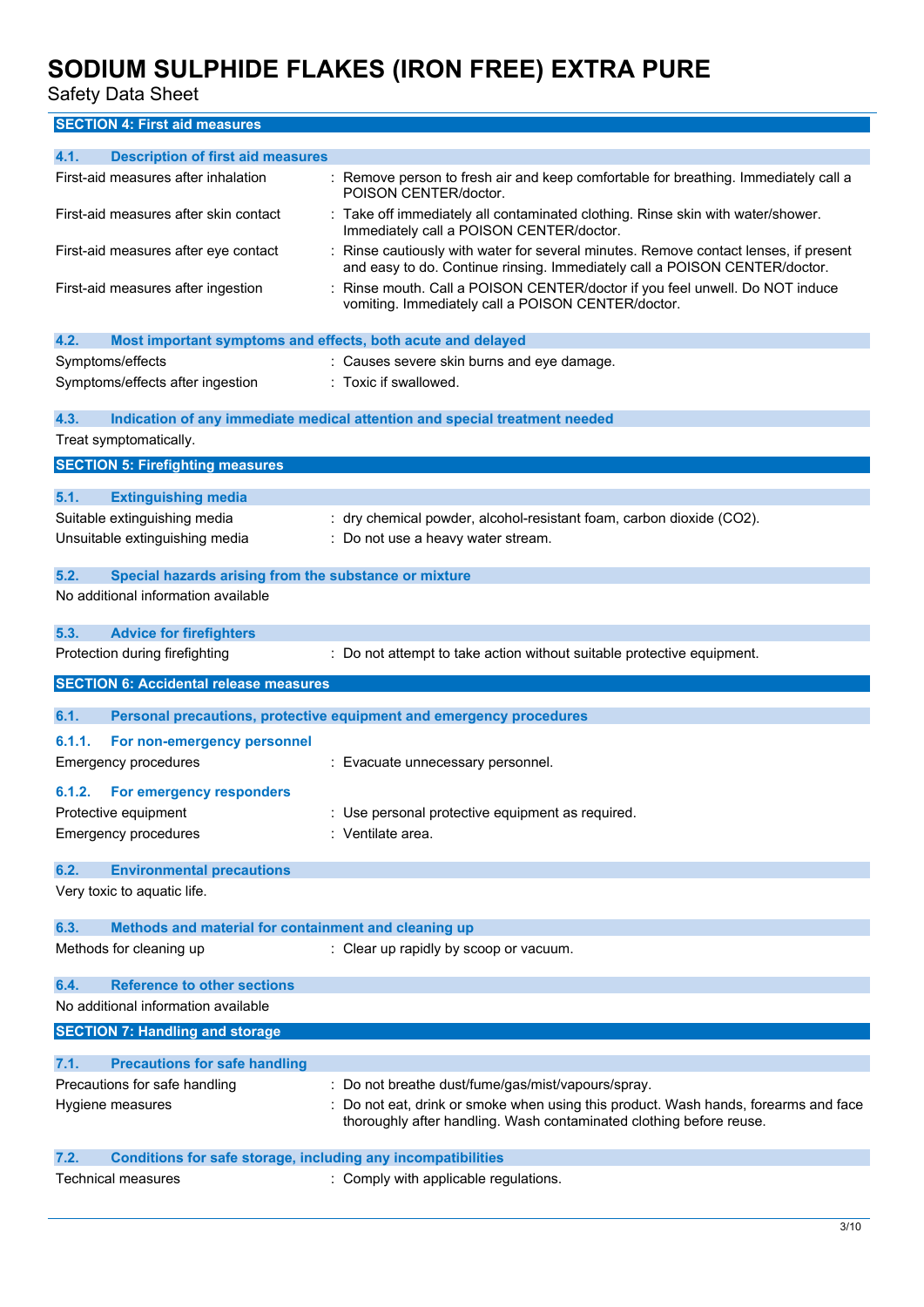Safety Data Sheet

| Storage conditions                                      | : Store in original container. Keep container tightly closed. Store in a well-ventilated<br>place. |
|---------------------------------------------------------|----------------------------------------------------------------------------------------------------|
| Specific end use(s)<br>7.3.                             |                                                                                                    |
| No additional information available                     |                                                                                                    |
| <b>SECTION 8: Exposure controls/personal protection</b> |                                                                                                    |
| 8.1.<br><b>Control parameters</b>                       |                                                                                                    |
| No additional information available                     |                                                                                                    |
|                                                         |                                                                                                    |

| 8.2.<br><b>Exposure controls</b> |                                                                    |
|----------------------------------|--------------------------------------------------------------------|
| Hand protection                  | : protective gloves                                                |
| Eye protection                   | : Chemical goggles or face shield                                  |
| Skin and body protection         | : Wear suitable protective clothing                                |
| Respiratory protection           | : [In case of inadequate ventilation] wear respiratory protection. |
| ----------                       |                                                                    |

#### **SECTION 9: Physical and chemical properties**

| 9.1.<br>Information on basic physical and chemical properties |                                           |
|---------------------------------------------------------------|-------------------------------------------|
| Physical state                                                | : Solid                                   |
| Molecular mass<br>Colour                                      | : 78.04 g/mol<br>: Yellow.                |
| Odour                                                         | : No data available                       |
| Odour threshold                                               | : No data available                       |
| pH                                                            | : No data available                       |
| Relative evaporation rate (butylacetate=1)                    | : No data available                       |
| Melting point                                                 | : No data available                       |
| Freezing point                                                | : No data available                       |
| Boiling point                                                 | : No data available                       |
| Flash point                                                   | : No data available                       |
| Auto-ignition temperature                                     | : No data available                       |
| Decomposition temperature                                     | : No data available                       |
| Flammability (solid, gas)                                     | : No data available                       |
| Vapour pressure                                               | No data available                         |
| Relative vapour density at 20 °C                              | : No data available                       |
| Relative density                                              | : No data available                       |
| Density<br>Solubility                                         | 1.86 $g/cm3$<br>: Water: Soluble in water |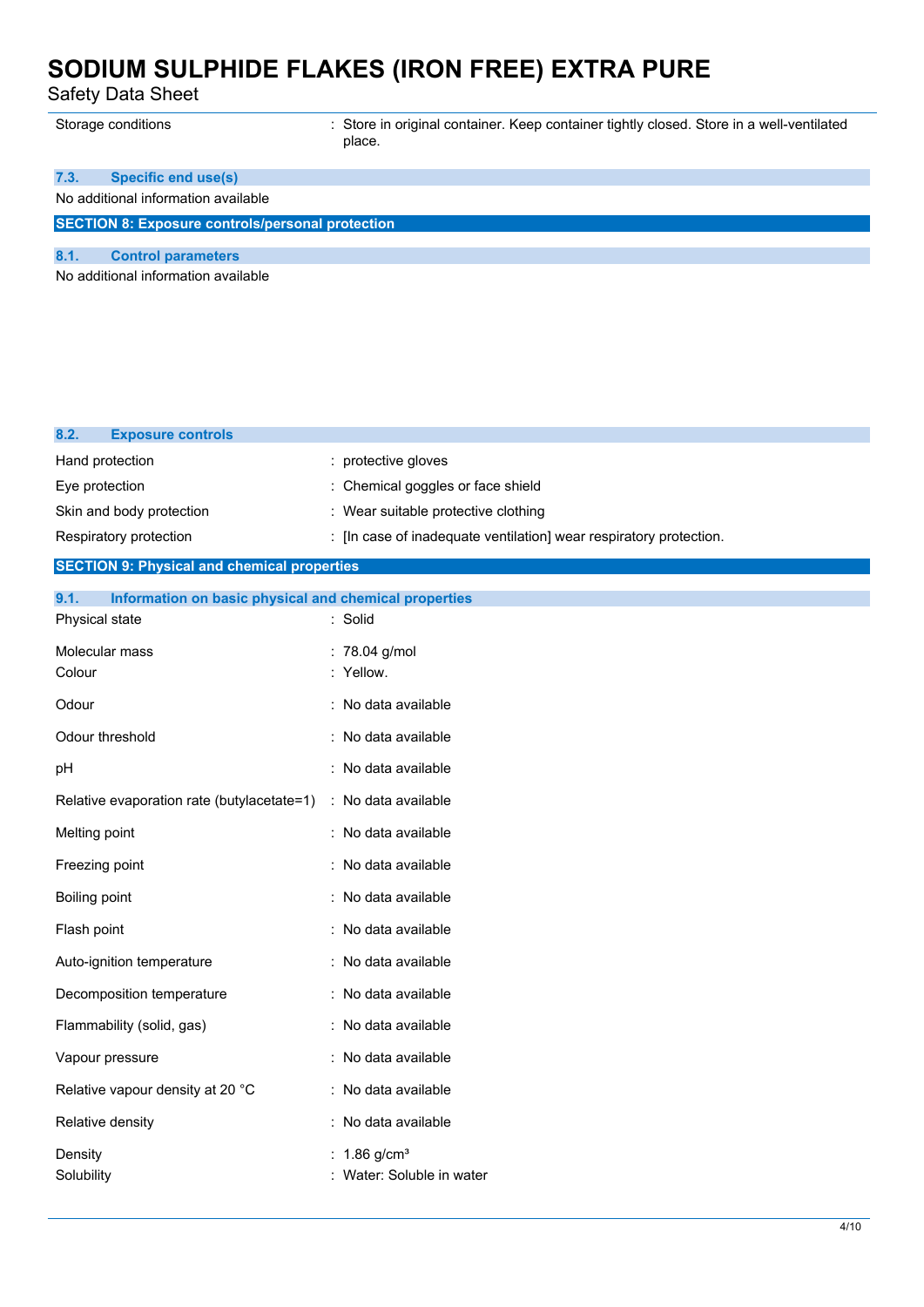### Safety Data Sheet

|                      | : No data available   |
|----------------------|-----------------------|
| Log Pow              |                       |
| Viscosity, kinematic | $:$ No data available |
| Viscosity, dynamic   | : No data available   |
| Explosive properties | : No data available   |
| Oxidising properties | : No data available   |
| Explosive limits     | : No data available   |

| 9.2. Other information              |
|-------------------------------------|
| No additional information available |

#### **SECTION 10: Stability and reactivity**

### **10.1. Reactivity** May be corrosive to metals.

### **10.2. Chemical stability**

Stable under normal conditions of use.

#### **10.3. Possibility of hazardous reactions**

Highly reactive material. Contact with acids liberates toxic gas.

#### **10.4. Conditions to avoid**

Direct sunlight. Air contact. Finely divided metals. Sparks. Heat. Open flame.

#### **10.5. Incompatible materials**

No additional information available

#### **10.6. Hazardous decomposition products**

Thermal decomposition generates : Corrosive vapours.

### **SECTION 11: Toxicological information**

|                | 11.1. Information on toxicological effects |                                                                                                                                                                                                                                |
|----------------|--------------------------------------------|--------------------------------------------------------------------------------------------------------------------------------------------------------------------------------------------------------------------------------|
| Acute toxicity |                                            | : Oral: Toxic if swallowed.                                                                                                                                                                                                    |
|                |                                            |                                                                                                                                                                                                                                |
|                |                                            |                                                                                                                                                                                                                                |
|                |                                            | A service of the service of the first service of the service of the service of the service of the service of the service of the service of the service of the service of the service of the service of the service of the serv |

| Skin corrosion/irritation         | : Causes severe skin burns and eye damage. |
|-----------------------------------|--------------------------------------------|
| Serious eye damage/irritation     | : Serious eye damage, category 1, implicit |
| Respiratory or skin sensitisation | : Not classified                           |
| Germ cell mutagenicity            | : Not classified                           |
| Carcinogenicity                   | : Not classified                           |
|                                   |                                            |
| Reproductive toxicity             | : Not classified                           |
| STOT-single exposure              | : Not classified                           |
|                                   |                                            |
| STOT-repeated exposure            | : Not classified                           |
|                                   |                                            |
| Aspiration hazard                 | : Not classified                           |
|                                   |                                            |
|                                   |                                            |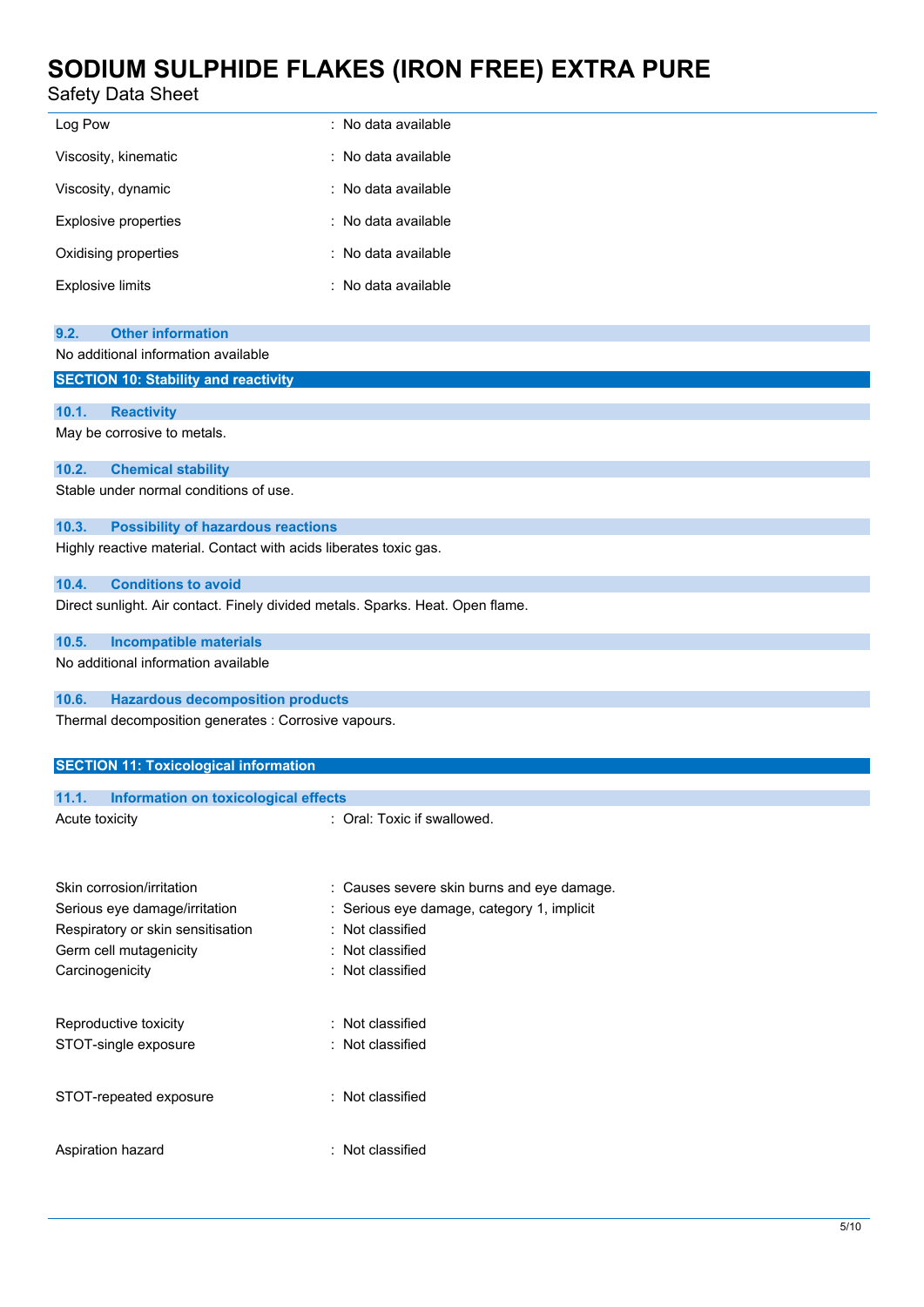Safety Data Sheet

| Potential adverse human health effects<br>and symptoms | : Harmful if swallowed.                                                                                                                                          |
|--------------------------------------------------------|------------------------------------------------------------------------------------------------------------------------------------------------------------------|
| <b>SECTION 12: Ecological information</b>              |                                                                                                                                                                  |
| 12.1.<br><b>Toxicity</b>                               |                                                                                                                                                                  |
| Ecology - water                                        | : Very toxic to aquatic life.                                                                                                                                    |
|                                                        |                                                                                                                                                                  |
|                                                        |                                                                                                                                                                  |
|                                                        |                                                                                                                                                                  |
| 12.2.<br><b>Persistence and degradability</b>          |                                                                                                                                                                  |
| No additional information available                    |                                                                                                                                                                  |
|                                                        |                                                                                                                                                                  |
| 12.3.<br><b>Bioaccumulative potential</b>              |                                                                                                                                                                  |
| No additional information available                    |                                                                                                                                                                  |
|                                                        |                                                                                                                                                                  |
| 12.4.<br><b>Mobility in soil</b>                       |                                                                                                                                                                  |
| No additional information available                    |                                                                                                                                                                  |
|                                                        |                                                                                                                                                                  |
| <b>Results of PBT and vPvB assessment</b><br>12.5.     |                                                                                                                                                                  |
| No additional information available                    |                                                                                                                                                                  |
|                                                        |                                                                                                                                                                  |
| <b>Other adverse effects</b><br>12.6.                  |                                                                                                                                                                  |
| No additional information available                    |                                                                                                                                                                  |
|                                                        |                                                                                                                                                                  |
| <b>SECTION 13: Disposal considerations</b>             |                                                                                                                                                                  |
| 13.1.<br><b>Waste treatment methods</b>                |                                                                                                                                                                  |
| Product/Packaging disposal<br>recommendations          | : Dispose of contents/container to hazardous or special waste collection point, in<br>accordance with local, regional, national and/or international regulation. |
|                                                        |                                                                                                                                                                  |
| <b>SECTION 14: Transport information</b>               |                                                                                                                                                                  |
| In accordance with ADR / RID / IMDG / IATA / ADN       |                                                                                                                                                                  |
|                                                        |                                                                                                                                                                  |
| 14.1.<br><b>UN number</b>                              |                                                                                                                                                                  |
| UN-No. (ADR)                                           | : 1849                                                                                                                                                           |
| UN-No. (IMDG)                                          | : 1849                                                                                                                                                           |
| UN-No. (IATA)                                          | : 1849                                                                                                                                                           |
| UN-No. (ADN)                                           | : 1849                                                                                                                                                           |
| UN-No. (RID)                                           | : 1849                                                                                                                                                           |
| 14.2.<br><b>UN proper shipping name</b>                |                                                                                                                                                                  |
| Proper Shipping Name (ADR)                             | : SODIUM SULPHIDE, HYDRATED                                                                                                                                      |
| Proper Shipping Name (IMDG)                            | : SODIUM SULPHIDE, HYDRATED                                                                                                                                      |
| Proper Shipping Name (IATA)                            | : Sodium sulphide, hydrated                                                                                                                                      |
| Proper Shipping Name (ADN)                             | : SODIUM SULPHIDE, HYDRATED                                                                                                                                      |
| Proper Shipping Name (RID)                             | : SODIUM SULPHIDE, HYDRATED                                                                                                                                      |
| Transport document description (ADR)                   | : UN 1849 SODIUM SULPHIDE, HYDRATED, 8, II, (E), ENVIRONMENTALLY<br><b>HAZARDOUS</b>                                                                             |
| Transport document description (IMDG)                  | : UN 1849 SODIUM SULPHIDE, HYDRATED, 8, II, MARINE<br>POLLUTANT/ENVIRONMENTALLY HAZARDOUS                                                                        |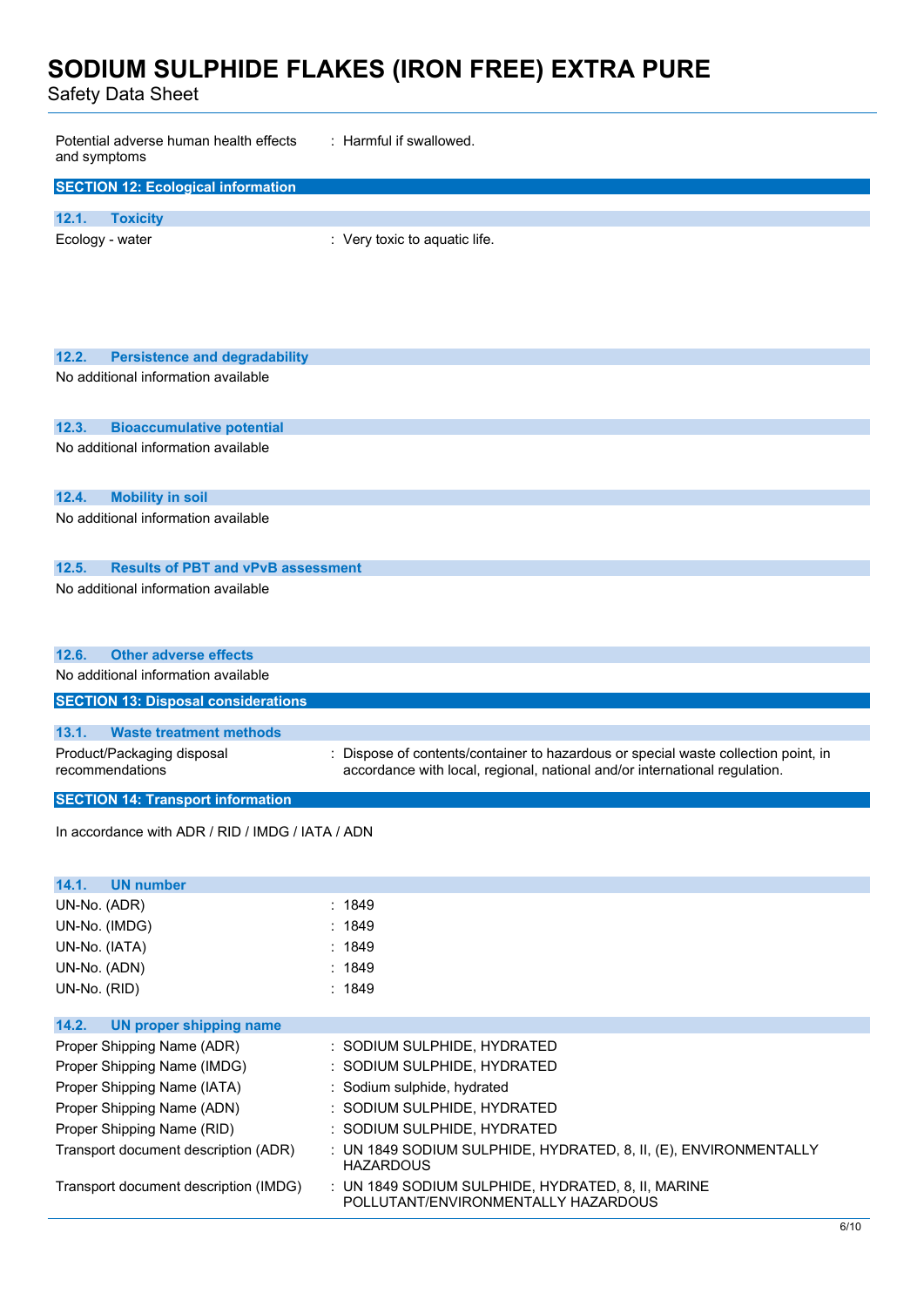| Safety Data Sheet                                                             | SODIUM SULPHIDE FLAKES (IRON FREE) EXTRA PURE                                                                                                            |
|-------------------------------------------------------------------------------|----------------------------------------------------------------------------------------------------------------------------------------------------------|
| Transport document description (IATA)<br>Transport document description (ADN) | : UN 1849 Sodium sulphide, hydrated, 8, II, ENVIRONMENTALLY HAZARDOUS<br>: UN 1849 SODIUM SULPHIDE, HYDRATED, 8, II, ENVIRONMENTALLY<br><b>HAZARDOUS</b> |
| Transport document description (RID)                                          | : UN 1849 SODIUM SULPHIDE, HYDRATED, 8, II, ENVIRONMENTALLY<br><b>HAZARDOUS</b>                                                                          |
| 14.3.<br><b>Transport hazard class(es)</b>                                    |                                                                                                                                                          |
| <b>ADR</b>                                                                    |                                                                                                                                                          |
| Transport hazard class(es) (ADR)<br>Danger labels (ADR)                       | : 8<br>$\therefore$ 8                                                                                                                                    |
|                                                                               |                                                                                                                                                          |
| <b>IMDG</b>                                                                   |                                                                                                                                                          |
| Transport hazard class(es) (IMDG)<br>Danger labels (IMDG)                     | : 8<br>$\therefore$ 8                                                                                                                                    |
|                                                                               |                                                                                                                                                          |
| <b>IATA</b>                                                                   |                                                                                                                                                          |
| Transport hazard class(es) (IATA)                                             | : 8                                                                                                                                                      |
| Hazard labels (IATA)                                                          | $\therefore$ 8                                                                                                                                           |
|                                                                               |                                                                                                                                                          |
| <b>ADN</b>                                                                    |                                                                                                                                                          |
| Transport hazard class(es) (ADN)                                              | : 8                                                                                                                                                      |
| Danger labels (ADN)                                                           | : 8                                                                                                                                                      |



### **RID**

Transport hazard class(es) (RID) : 8 Danger labels (RID) : 8

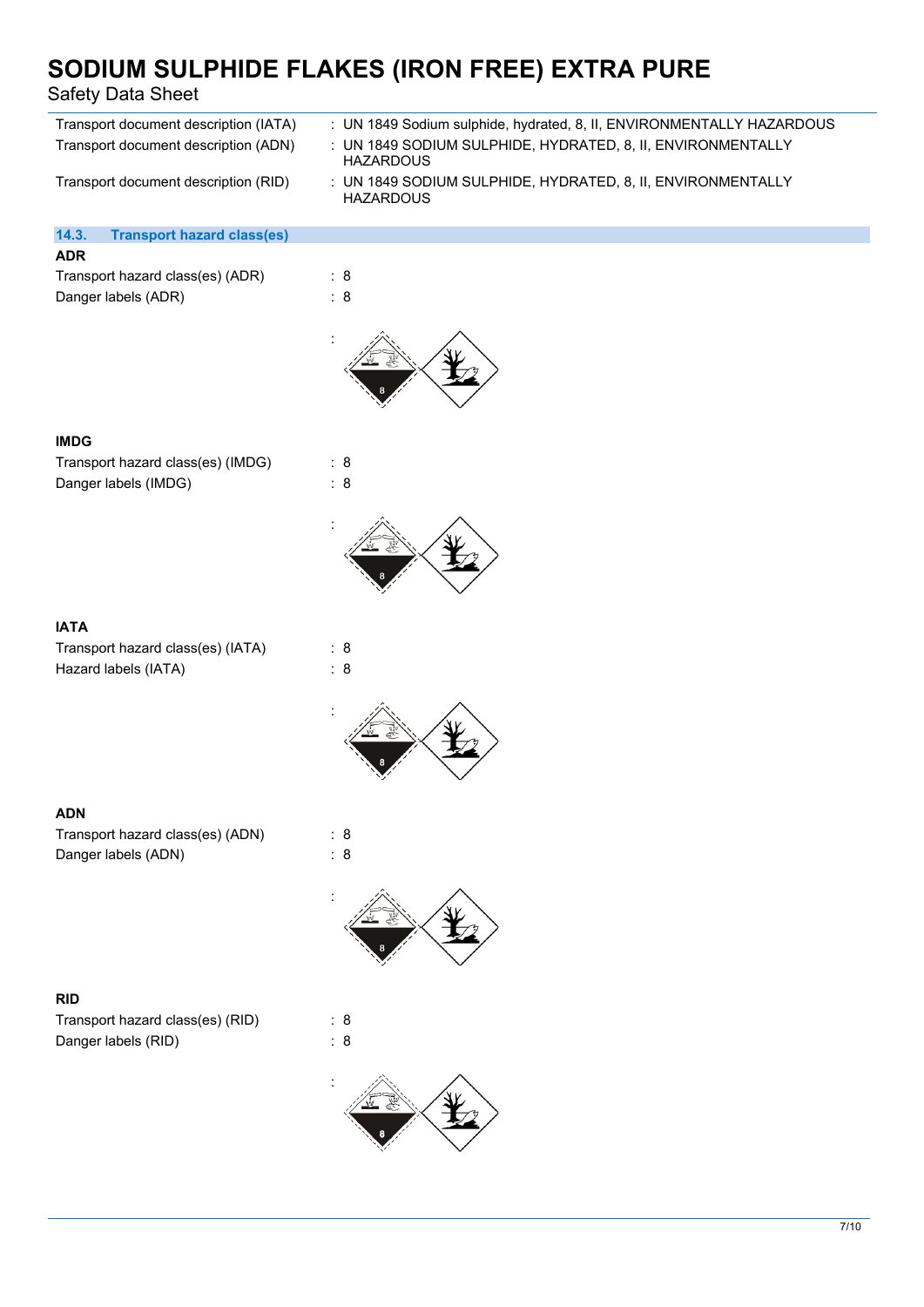Safety Data Sheet

| 14.4.<br><b>Packing group</b>         |                                          |
|---------------------------------------|------------------------------------------|
| Packing group (ADR)                   | ÷Ш                                       |
| Packing group (IMDG)                  | ÷Ш                                       |
| Packing group (IATA)                  | ÷Ш                                       |
| Packing group (ADN)                   | ÷Ш                                       |
| Packing group (RID)                   | ÷Ш                                       |
|                                       |                                          |
| <b>Environmental hazards</b><br>14.5. |                                          |
| Dangerous for the environment         | : Yes                                    |
| Marine pollutant                      | : Yes                                    |
| Other information                     | : No supplementary information available |

### **14.6. Special precautions for user**

| - Overland transport                                         |                      |                |
|--------------------------------------------------------------|----------------------|----------------|
| Classification code (ADR)                                    | $\ddot{\phantom{a}}$ | C6             |
| Special provisions (ADR)                                     |                      | 523            |
| Limited quantities (ADR)                                     |                      | 1kg            |
| Excepted quantities (ADR)                                    | $\ddot{\phantom{0}}$ | E2             |
| Packing instructions (ADR)                                   | $\ddot{\phantom{a}}$ | P002, IBC08    |
| Special packing provisions (ADR)                             |                      | B4             |
| Mixed packing provisions (ADR)                               |                      | MP10           |
| Portable tank and bulk container<br>instructions (ADR)       | t.                   | T3             |
| Portable tank and bulk container special<br>provisions (ADR) | ÷                    | TP33           |
| Tank code (ADR)                                              |                      | SGAN, L4BN     |
| Vehicle for tank carriage                                    | t                    | AT             |
| Transport category (ADR)                                     |                      | 2              |
| Special provisions for carriage - Packages<br>(ADR)          |                      | : V11          |
| Hazard identification number (Kemler No.)                    | $\ddot{\cdot}$       | 80             |
| Orange plates                                                |                      | 80             |
|                                                              |                      | 1849           |
| Tunnel restriction code (ADR)                                | $\ddot{\phantom{a}}$ | F              |
| EAC code                                                     |                      | 2X             |
| - Transport by sea                                           |                      |                |
| Limited quantities (IMDG)                                    | $\ddot{\phantom{a}}$ | 1 kg           |
| Excepted quantities (IMDG)                                   |                      | E2             |
| Packing instructions (IMDG)                                  |                      | P002           |
| IBC packing instructions (IMDG)                              |                      | IBC08          |
| IBC special provisions (IMDG)                                |                      | <b>B2, B4</b>  |
| Tank instructions (IMDG)                                     |                      | T <sub>3</sub> |
| Tank special provisions (IMDG)                               |                      | <b>TP33</b>    |
| EmS-No. (Fire)                                               | $\vdots$             | F-A            |
| EmS-No. (Spillage)                                           |                      | $S-B$          |
| Stowage category (IMDG)                                      |                      | A              |
| Segregation (IMDG)                                           |                      | <b>SG35</b>    |
| MFAG-No                                                      |                      | 153            |
| - Air transport                                              |                      |                |
| PCA Excepted quantities (IATA)                               |                      | E <sub>2</sub> |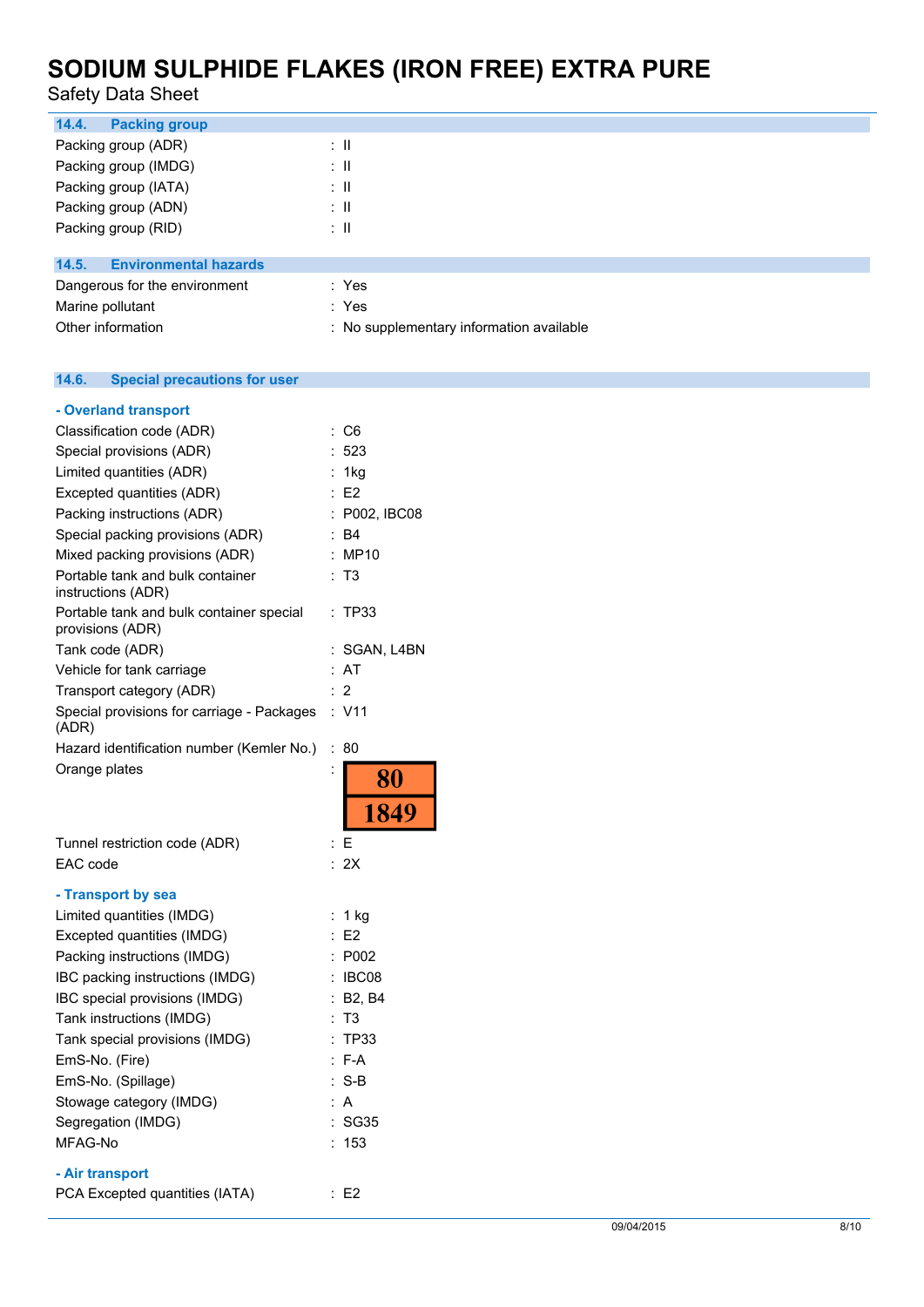Safety Data Sheet

| PCA Limited quantities (IATA)                                | : Y844             |
|--------------------------------------------------------------|--------------------|
| PCA limited quantity max net quantity<br>(IATA)              | : 5kg              |
| PCA packing instructions (IATA)                              | : 859              |
| PCA max net quantity (IATA)                                  | : 15kg             |
| CAO packing instructions (IATA)                              | :863               |
| CAO max net quantity (IATA)                                  | : 50 <sub>kq</sub> |
| ERG code (IATA)                                              | : 8L               |
| - Inland waterway transport                                  |                    |
| Classification code (ADN)                                    | $\therefore$ C6    |
| Special provisions (ADN)                                     | : 523              |
| Limited quantities (ADN)                                     | : 1 kg             |
| Excepted quantities (ADN)                                    | E2                 |
| Equipment required (ADN)                                     | $:$ PP, EP         |
| Number of blue cones/lights (ADN)                            | $\therefore$ 0     |
| - Rail transport                                             |                    |
| Classification code (RID)                                    | $\therefore$ C6    |
| Special provisions (RID)                                     | : 523              |
| Limited quantities (RID)                                     | : 1kg              |
| Excepted quantities (RID)                                    | $\therefore$ E2    |
| Packing instructions (RID)                                   | : P002, IBC08      |
| Special packing provisions (RID)                             | : B4               |
| Mixed packing provisions (RID)                               | : MP10             |
| Portable tank and bulk container<br>instructions (RID)       | : T3               |
| Portable tank and bulk container special<br>provisions (RID) | : TP33             |
| Tank codes for RID tanks (RID)                               | : SGAN, L4BN       |
| Transport category (RID)                                     | : 2                |
| Special provisions for carriage - Packages : W11<br>(RID)    |                    |
| Colis express (express parcels) (RID)                        | $\therefore$ CE10  |
| Hazard identification number (RID)                           | : 80               |

**14.7. Transport in bulk according to Annex II of MARPOL 73/78 and the IBC Code**

Not applicable

**SECTION 15: Regulatory information**

**15.1. Safety, health and environmental regulations/legislation specific for the substance or mixture**

#### **15.1.1. EU-Regulations**

No REACH Annex XVII restrictions

SODIUM SULPHIDE FLAKES (IRON FREE) EXTRA PURE is not on the REACH Candidate List SODIUM SULPHIDE FLAKES (IRON FREE) EXTRA PURE is not on the REACH Annex XIV List

### **15.1.2. National regulations**